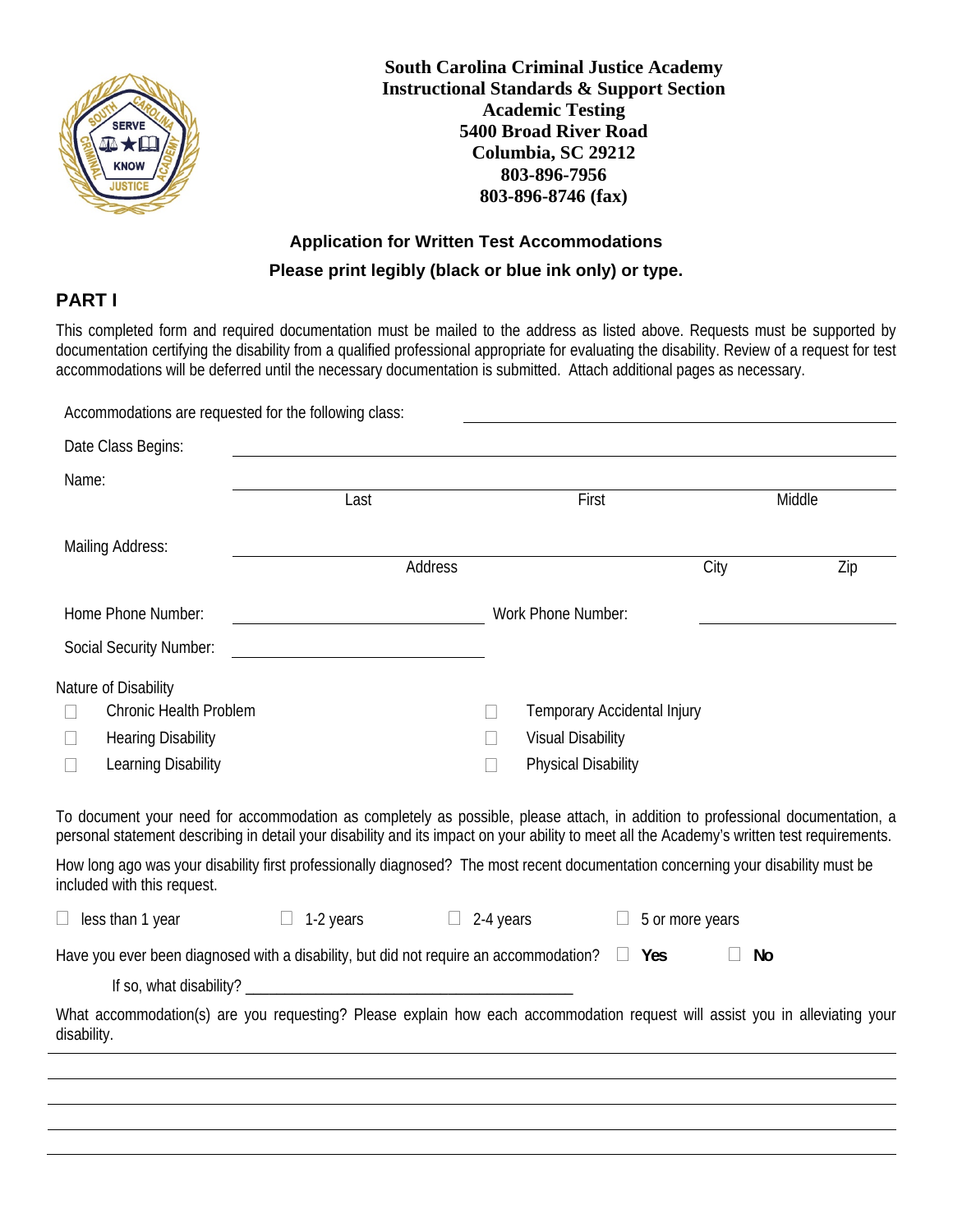| If yes, accommodation(s) received:<br>If yes, accommodation(s) received: |                                    |  |
|--------------------------------------------------------------------------|------------------------------------|--|
|                                                                          |                                    |  |
|                                                                          |                                    |  |
|                                                                          |                                    |  |
|                                                                          |                                    |  |
|                                                                          | If yes, accommodation(s) received: |  |

#### **Certification and Authorization**

I certify that the above information is true and accurate. If the test accommodations granted to me include a deviation from the standard testing time scheduled, I agree that from the time I begin the examination until I have completed it I will not communicate in any way with any other individuals taking the examination, nor will I communicate in any way with any of these individuals about the content of the examination.

**Signature:** Date: **Date: Date: Date: Date: Date: Date: Date: Date: Date: Date: Date: Date: Date: Date: Date: Date: Date: Date: Date: Date: Date: Date: Date: Date: Date: Da** 

I understand the South Carolina Criminal Justice Academy will use the information obtained by this authorization to determine eligibility for a reasonable accommodation with regard to examination procedures. If clarification and/or further information regarding my disability or requested accommodation is needed, I authorize the South Carolina Criminal Justice Academy to contact the professional(s) who diagnosed the disability and I authorize those entities to communicate with the South Carolina Criminal Justice Academy for the purpose or providing such clarification and/or further information. I understand that false information contained in this application may be cause for loss of a certification or denial of possible certification.

Signature: <u>New York: Signature:</u> Date: Date: Date: Date: Date: Date: Date: Date: Date: Date: Date: Date: Date: Date: Date: Date: Date: Date: Date: Date: Date: Date: Date: Date: Date: Date: Date: Date: Date: Date: Date: Da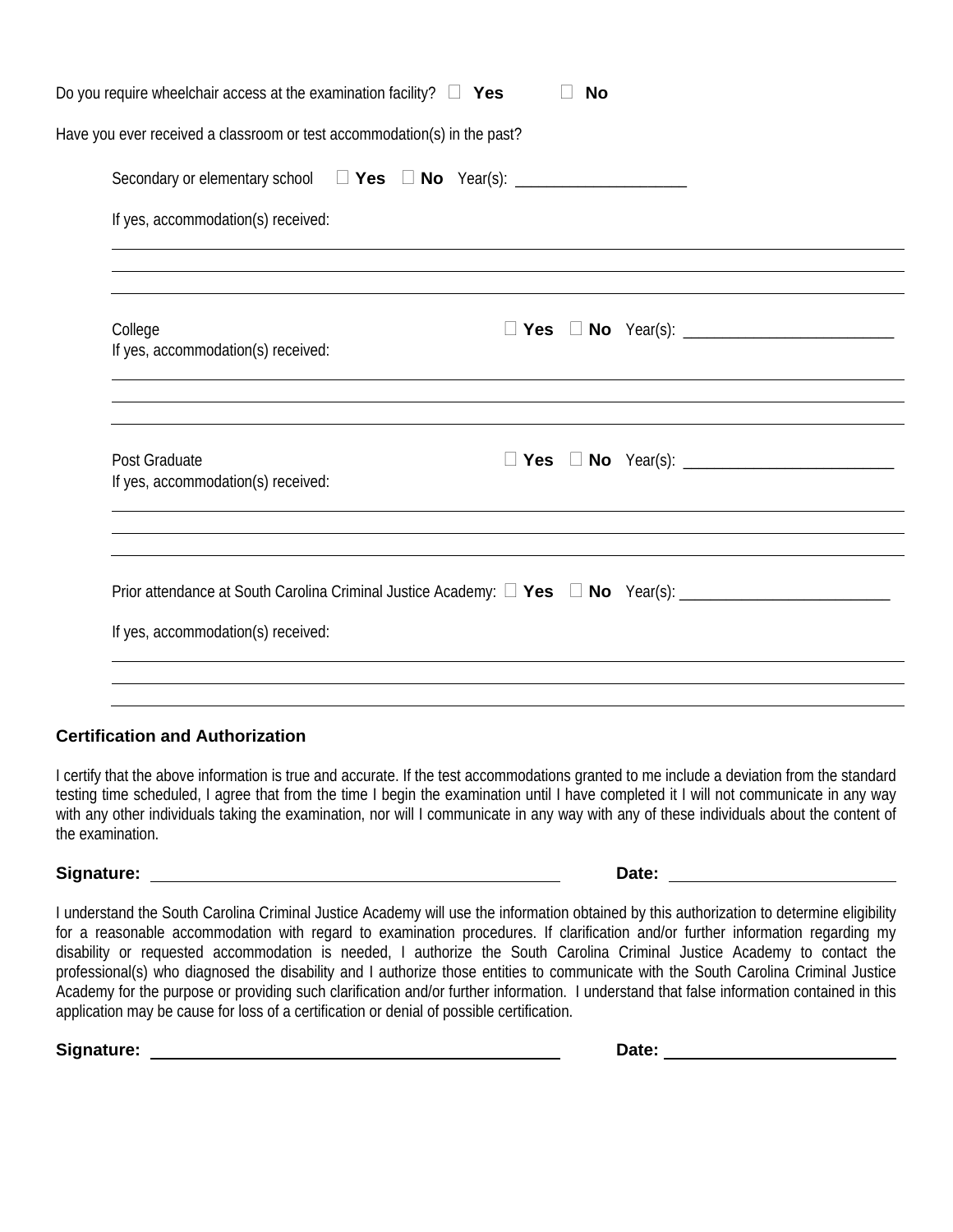## **PART II Please print legibly (black or blue ink) or type.**

Requests shall be supported by documentation certifying the disability from a qualified professional appropriate for evaluating the disability.

| Practitioner's Name:                           |               |                         |            |     |  |
|------------------------------------------------|---------------|-------------------------|------------|-----|--|
|                                                | First<br>Last |                         | Middle     |     |  |
| Office Address:                                |               |                         |            |     |  |
|                                                | Address       |                         | City       | Zip |  |
| Office Phone Number:                           |               | Office Fax Number:      |            |     |  |
| Type of Practice                               |               |                         |            |     |  |
| Patient's Full Name:                           |               |                         |            |     |  |
|                                                | Last          | First                   | Middle     |     |  |
| Date Patient First Consulted:                  |               | Date Patient Last Seen: |            |     |  |
|                                                | mm/dd/yyyy    |                         | mm/dd/yyyy |     |  |
|                                                |               |                         |            |     |  |
| Diagnosis of Disability:                       |               |                         |            |     |  |
|                                                |               |                         |            |     |  |
| Name of Test(s) Used:                          |               |                         |            |     |  |
|                                                |               |                         |            |     |  |
| Length of Time with Condition:                 |               |                         |            |     |  |
|                                                |               |                         |            |     |  |
| Recommended Accommodation for Written Testing: |               |                         |            |     |  |
|                                                |               |                         |            |     |  |

#### Please note:

I hereby certify that the above information is true and is given pursuant to the authorization to release information by my patient. Under penalties of perjury, I declare that the foregoing statements and those in any accompanying documents or statements are mine and that they are true. I hereby certify that I personally examined and evaluated the patient whose name appears on this form and, as a result of that evaluation, that I have completed this portion of this application and that I may be asked to verify the above information at any time.

**Signature: Date:** 

**Practitioner's License Number:** 

**Submit this form to the following address:** 

**South Carolina Criminal Justice Academy Instructional Standards & Support Section Attention: Manager, Academic Testing Unit 5400 Broad River Road Columbia, SC 29212**